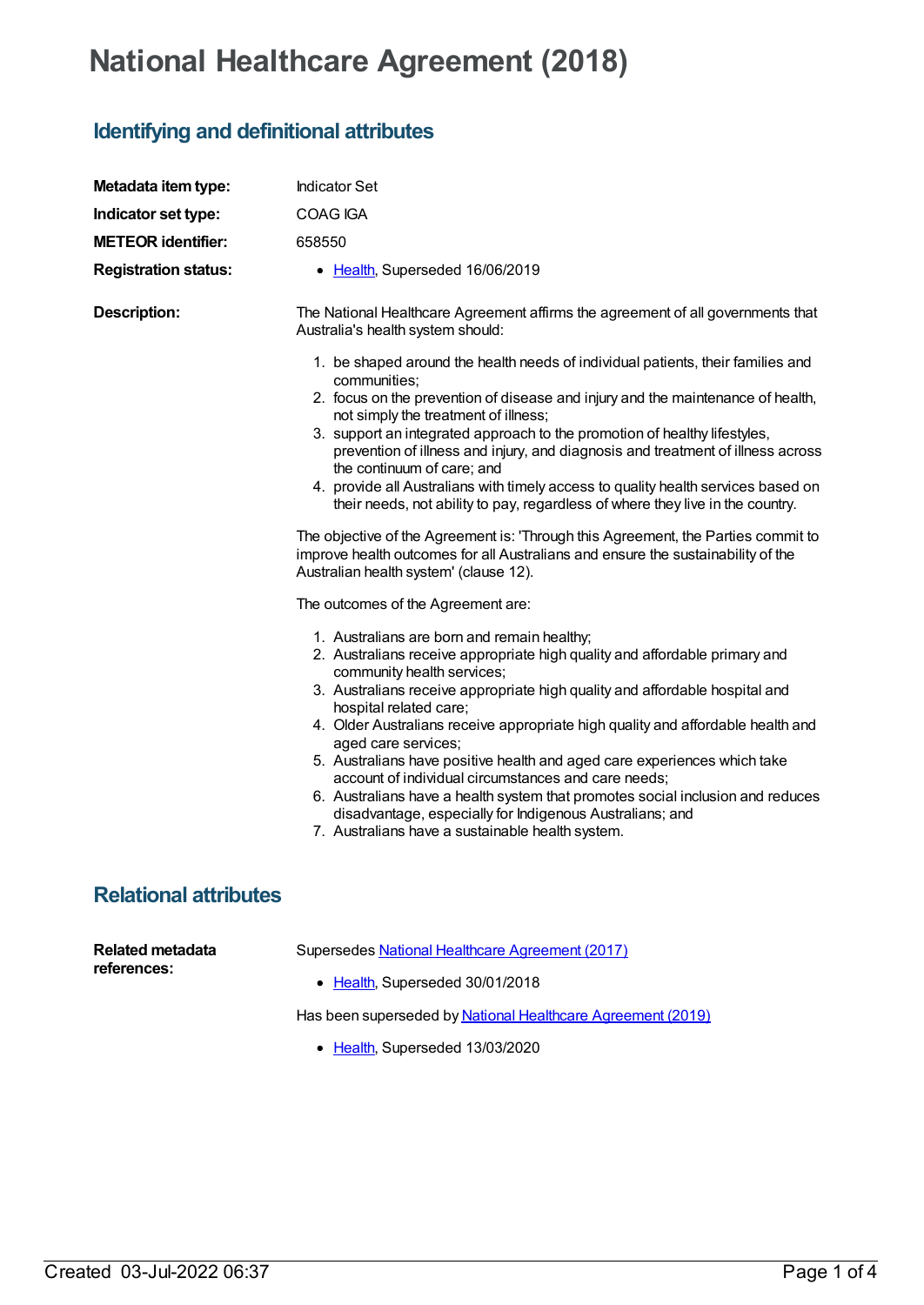| Outcome areas linked to<br>this Indicator set: | Aged CareHealth, Standard 07/07/2010                                                                                                                                                                                                                                                                  |
|------------------------------------------------|-------------------------------------------------------------------------------------------------------------------------------------------------------------------------------------------------------------------------------------------------------------------------------------------------------|
|                                                | Hospital and Related CareHealth, Standard 07/07/2010<br>National Health Performance Authority (retired), Retired 01/07/2016                                                                                                                                                                           |
|                                                | Patient ExperienceHealth, Standard 07/07/2010                                                                                                                                                                                                                                                         |
|                                                | PreventionHealth, Standard 07/07/2010                                                                                                                                                                                                                                                                 |
|                                                | Primary and Community HealthHealth, Standard 07/07/2010                                                                                                                                                                                                                                               |
|                                                | SustainabilityHealth, Standard 07/07/2010                                                                                                                                                                                                                                                             |
| Indicators linked to this<br>Indicator set:    | <u>National Healthcare Agreement: PB a–Better health: close the life expectancy gap</u><br>for Indigenous Australians within a generation, 2018<br>Health, Superseded 19/06/2019                                                                                                                      |
|                                                | National Healthcare Agreement: PB b-Better health: halve the mortality gap for<br>Indigenous children under five by 2018, 2018<br>Health, Superseded 19/06/2019                                                                                                                                       |
|                                                | National Healthcare Agreement: PB c-Better health: reduce the age-adjusted<br>prevalence rate for Type 2 diabetes to 2000 levels (equivalent to a national<br>prevalence rate (for 25 years and over) of 7.1 per cent) by 2023, 2018<br>Health, Superseded 19/06/2019                                 |
|                                                | National Healthcare Agreement: PB d-Better health: by 2018, increase by five<br>percentage points the proportion of Australian adults and children at a healthy body<br>weight, over the 2009 baseline, 2018<br>Health, Superseded 19/06/2019                                                         |
|                                                | National Healthcare Agreement: PB e-Better health: by 2018, reduce the national<br>smoking rate to 10 per cent of the population and halve the Indigenous smoking<br>rate over the 2009 baseline, 2018<br>Health, Superseded 19/06/2019                                                               |
|                                                | National Healthcare Agreement: PB f-By 2014-15, improve the provision of<br>primary care and reduce the proportion of potentially preventable hospital<br>admissions by 7.6 per cent over the 2006-07 baseline to 8.5 per cent of total<br>hospital admissions, 2018<br>Health, Superseded 19/06/2019 |
|                                                | National Healthcare Agreement: PB g-Better health services: the rate of<br>Staphylococcus aureus (including MRSA) bacteraemia is no more than 2.0 per<br>10,000 occupied bed days for acute care public hospitals by 2011-12 in each<br>state and territory, 2018<br>Health, Superseded 19/06/2019    |
|                                                | National Healthcare Agreement: P101-Proportion of babies born of low birth<br>weight, 2018<br>Health, Superseded 19/06/2019                                                                                                                                                                           |
|                                                | National Healthcare Agreement: PI02-Incidence of selected cancers, 2018<br>Health, Superseded 19/06/2019                                                                                                                                                                                              |
|                                                | National Healthcare Agreement: PI03-Prevalence of overweight and obesity, 2018<br>Health, Superseded 19/06/2019                                                                                                                                                                                       |
|                                                | National Healthcare Agreement: PI04-Rates of current daily smokers, 2018<br>Health, Superseded 19/06/2019                                                                                                                                                                                             |
|                                                | National Healthcare Agreement: PI05-Levels of risky alcohol consumption, 2018<br>Health, Superseded 19/06/2019                                                                                                                                                                                        |
|                                                | National Healthcare Agreement: PI06-Life expectancy, 2018<br>Health, Superseded 19/06/2019                                                                                                                                                                                                            |
|                                                | National Healthcare Agreement: PI07-Infant and young child mortality rate, 2018<br>Health, Superseded 19/06/2019                                                                                                                                                                                      |
|                                                | National Healthcare Agreement: P108-Major causes of death, 2018                                                                                                                                                                                                                                       |

[Health](https://meteor.aihw.gov.au/RegistrationAuthority/12), Superseded 19/06/2019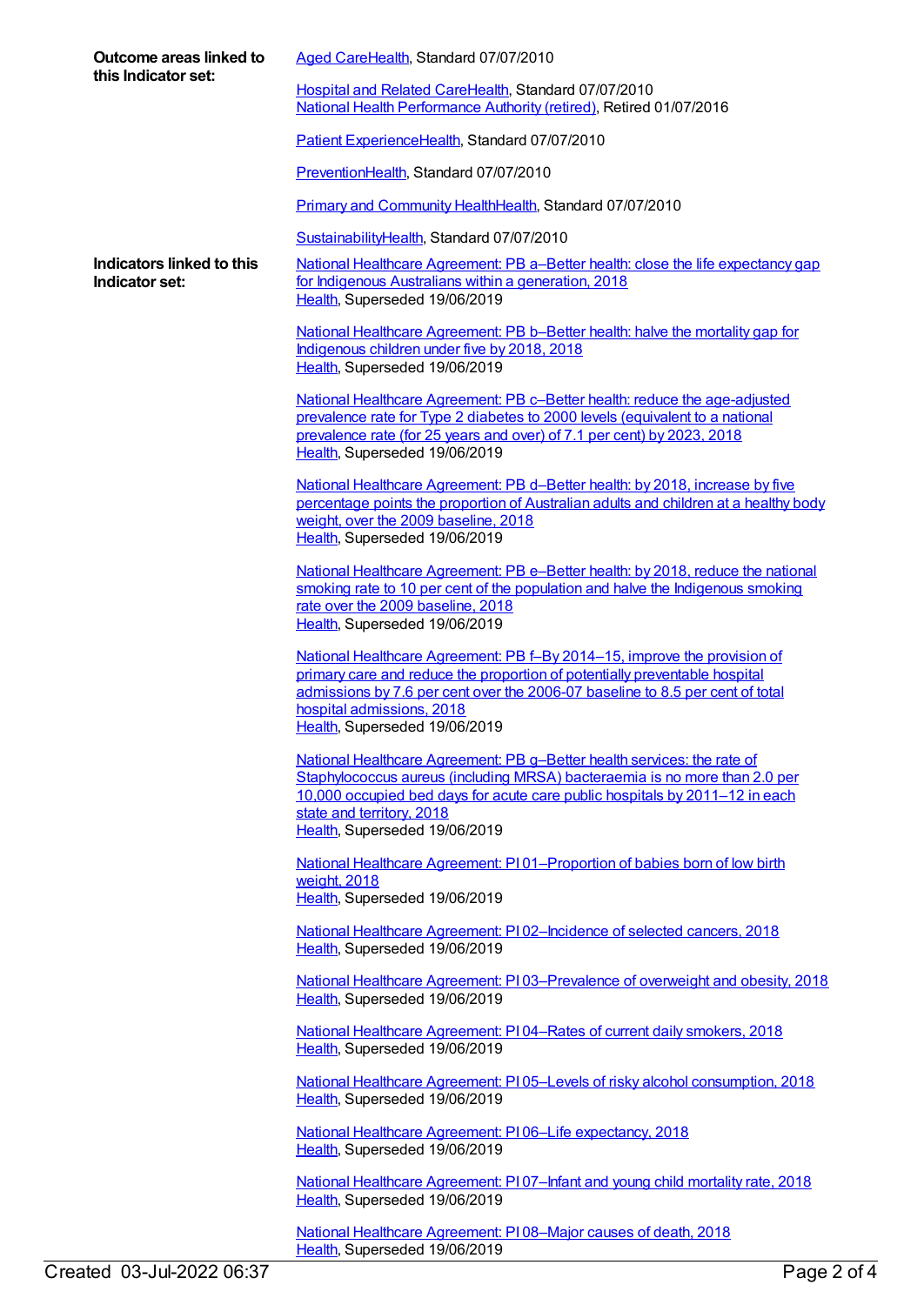National Healthcare Agreement: PI [09–Incidence](https://meteor.aihw.gov.au/content/658517) of heart attacks (acute coronary events), 2018 [Health](https://meteor.aihw.gov.au/RegistrationAuthority/12), Superseded 19/06/2019

National Healthcare Agreement: PI [10–Prevalence](https://meteor.aihw.gov.au/content/658515) of Type 2 diabetes, 2018 [Health](https://meteor.aihw.gov.au/RegistrationAuthority/12), Superseded 19/06/2019

National Healthcare Agreement: PI [11–Proportion](https://meteor.aihw.gov.au/content/658513) of adults with very high levels of psychological distress, 2018 [Health](https://meteor.aihw.gov.au/RegistrationAuthority/12), Superseded 19/06/2019

National Healthcare [Agreement:](https://meteor.aihw.gov.au/content/658511) PI 12–Waiting times for GPs, 2018 [Health](https://meteor.aihw.gov.au/RegistrationAuthority/12), Superseded 19/06/2019

National Healthcare [Agreement:](https://meteor.aihw.gov.au/content/658509) PI 13–Waiting times for public dentistry, 2018 [Health](https://meteor.aihw.gov.au/RegistrationAuthority/12), Superseded 19/06/2019

National Healthcare [Agreement:](https://meteor.aihw.gov.au/content/658507) PI 14–People deferring access to selected healthcare due to financial barriers, 2018 [Health](https://meteor.aihw.gov.au/RegistrationAuthority/12), Superseded 19/06/2019

National Healthcare Agreement: PI 15–Effective [management](https://meteor.aihw.gov.au/content/658505) of diabetes, 2018 [Health](https://meteor.aihw.gov.au/RegistrationAuthority/12), Superseded 19/06/2019

National Healthcare Agreement: PI [16–Potentially](https://meteor.aihw.gov.au/content/658503) avoidable deaths, 2018 [Health](https://meteor.aihw.gov.au/RegistrationAuthority/12), Superseded 19/06/2019

National Healthcare Agreement: PI [17–Treatment](https://meteor.aihw.gov.au/content/658501) rates for mental illness, 2018 [Health](https://meteor.aihw.gov.au/RegistrationAuthority/12), Superseded 19/06/2019

National Healthcare Agreement: PI 18–Selected potentially preventable [hospitalisations,](https://meteor.aihw.gov.au/content/658499) 2018 [Health](https://meteor.aihw.gov.au/RegistrationAuthority/12), Superseded 19/06/2019

National Healthcare Agreement: PI [19–Selected](https://meteor.aihw.gov.au/content/658497) potentially avoidable GP-type presentations to emergency departments, 2018 [Health](https://meteor.aihw.gov.au/RegistrationAuthority/12), Superseded 19/06/2019

National Healthcare Agreement: PI [20a–Waiting](https://meteor.aihw.gov.au/content/658495) times for elective surgery: waiting times in days, 2018 [Health](https://meteor.aihw.gov.au/RegistrationAuthority/12), Superseded 19/06/2019

National Healthcare Agreement: PI [20b–Waiting](https://meteor.aihw.gov.au/content/658493) times for elective surgery: proportion seen on time, 2018 [Health](https://meteor.aihw.gov.au/RegistrationAuthority/12), Superseded 19/06/2019

National Healthcare Agreement: PI [21a–Waiting](https://meteor.aihw.gov.au/content/658491) times for emergency hospital care: Proportion seen on time, 2018 [Health](https://meteor.aihw.gov.au/RegistrationAuthority/12), Superseded 19/06/2019

National Healthcare Agreement: PI [21b–Waiting](https://meteor.aihw.gov.au/content/658489) times for emergency hospital care: proportion of patients whose length of emergency department stay is less than or equal to four hours, 2018 [Health](https://meteor.aihw.gov.au/RegistrationAuthority/12), Superseded 19/06/2019

National Healthcare Agreement: PI [22–Healthcare](https://meteor.aihw.gov.au/content/658487) associated infections: Staphylococcus aureus bacteraemia, 2018 [Health](https://meteor.aihw.gov.au/RegistrationAuthority/12), Superseded 19/06/2019

National Healthcare Agreement: PI [23–Unplanned](https://meteor.aihw.gov.au/content/658485) hospital readmission rates, 2018 [Health](https://meteor.aihw.gov.au/RegistrationAuthority/12), Superseded 19/06/2019

National Healthcare Agreement: PI [24–Survival](https://meteor.aihw.gov.au/content/658483) of people diagnosed with notifiable cancers, 2018 [Health](https://meteor.aihw.gov.au/RegistrationAuthority/12), Superseded 19/06/2019

National Healthcare [Agreement:](https://meteor.aihw.gov.au/content/658481) PI 25–Rate of community follow up within first seven days of discharge from a psychiatric admission, 2018 [Health](https://meteor.aihw.gov.au/RegistrationAuthority/12), Superseded 19/06/2019